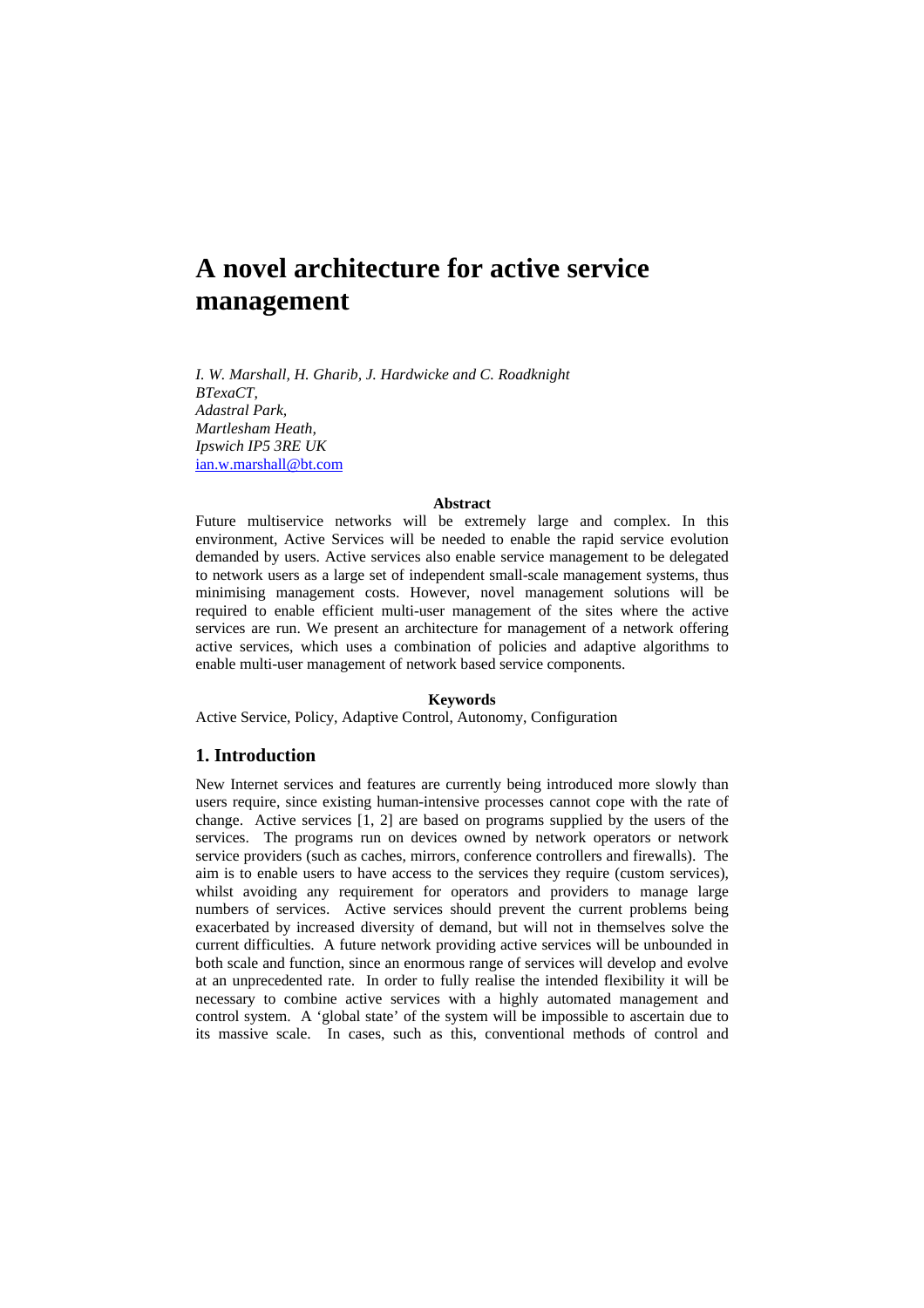management do not apply and adaptive methods of control must be used [3]. In this paper we provide a brief description of our active service network implementation, based on an extended version of the application layer active networking (ALAN) proposal [1]. This is followed by a description of the management architecture we have designed for ALAN. The first part of the architecture description provides details of a flexible, policy driven system for the creation and distribution of management information using a combination of policies, messaging and active programming. The second part describes how the degree of automation of the system can be increased using an adaptive control mechanism. This uses a novel distributed algorithm, partly inspired by observations of bacterial communities [4]. Finally we present some initial results that demonstrate the effectiveness of our proposal. The management system we describe is to our knowledge the first to successfully combine, policies, active programming and adaptive control, as we believe is required for future active service networks.

#### **2. ALAN**

ALAN [1] is based on users supplying java based active code (proxylets) that runs on edge systems (dynamic proxy servers - DPS) provided by network operators. It is assumed that many proxylets will be multiuser, and most requests will be to "run" a proxylet that already exists in the network. Messaging in the extended version uses HTML and XML and is normally carried over HTTP. ALAN is primarily an active service architecture, and the discussion in this paper refers to the management of active programming of intermediate servers. Figure 1 shows a schematic of a possible ALAN node. The arrows represent the possible information flows. Objects should be thought of as peers (no explicit hierarchy is intended).



**Figure 1.** Schematic of proposed ALAN node design.

We have designed and partially implemented an active management solution for active service networks based on role-driven policies [5,6]. The management system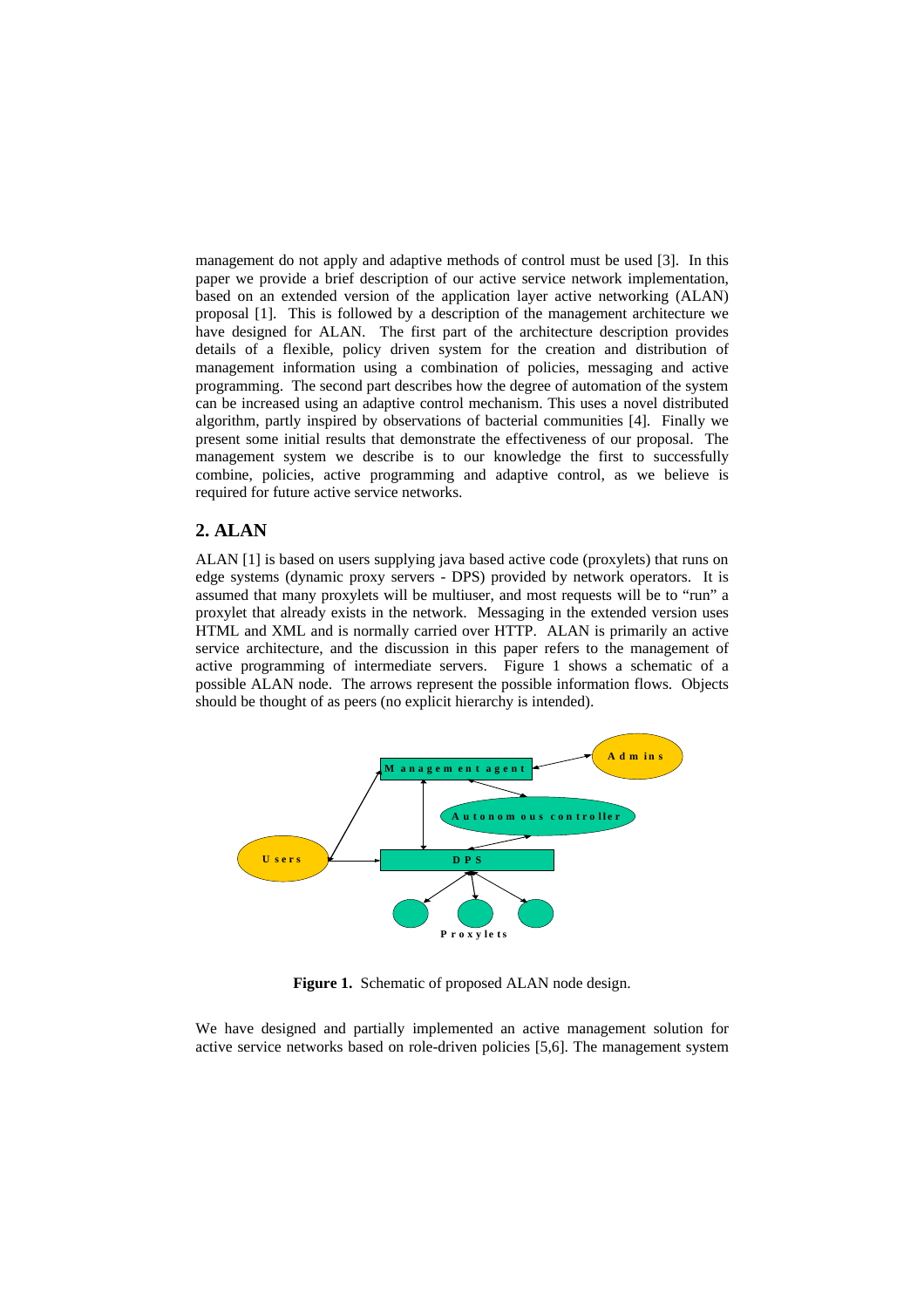supports a conventional management agent interface that can respond to high level instructions from system operators. This interface is also open to use by users (who can use it to run programs/active services by adding a policy pointing to the location of their program and providing an invocation trigger). Typically the management policies for the user programs are included in an XML metafile associated with the code using an XML container, but users can also separately add management policies associated with their programs using HTTP post commands. In addition the agent can accept policies from other agents and export policies to other agents. Our system provides an extensible monitoring and configuration service that enables users to specify their configuration, monitoring and notification requirements to network devices using policies. Each policy specifies a subject (the policy interpreter), a target list (the objects to be changed if the policy is activated), an action list (the things to be done to each target), a grade of service statement, and the authorisation code, id and reply address of the originator. The policies are named using a universal policy name, which is also part of the policy. The names currently take the form *upn:originator id.subject.target\_list.last\_modified\_time* and are likely to be globally unique. The actions take the form of conditionals, some of which will be true on first reading and false thereafter. Others will be true when some trigger event occurs that the policy interpreter can detect. The policies can carry enclosures (e.g. the code required to execute an action, or a pointer to it) embedded in the action list, so we describe the management system as 'Active'. The enclosures can obviously be instances of active services, i.e. proxylets. We refer to policies containing active services as service execution policies. Normally an execution policy would contain a pointer to a proxylet rather than the proxylet itself, but the policy and the proxylet will often be part of the same notification, especially if the notification is a request to run a service originating from an end user. A notification is implemented as an XML entity that must contain a policy (or a pointer to an appropriate policy if the policy was sent before) with at least one action such as 'store the enclosed data' or 'run the enclosed service', and an appropriate data enclosure. The enclosure may include several additional policies targeting different local entities, the code (or pointer) for a proxylet, or an event report. This extends the usual TMN definition of notification to include all management information that needs to be disseminated, rather than just event reports. The notifications are multicast to relevant hosts (using an appropriate anycast or multicast address), where they are received by a management agent, and any enclosed policies are stored in a local policy store if the appropriate key is present (i.e. a key associated with a role authorised to supply policies to the target device). The management agent has an extensible table of authorisation policies to enable this decision. Roles are allocated using a public key infrastructure. If a notification addressed to the management agent encloses a number of component policies, each component policy must specify the subject (normally an object oriented program) intended to use it as part of their rule-base. The local policy store has a table of policies for each registered subject and the management agent will store the component policies in the appropriate parts of the database.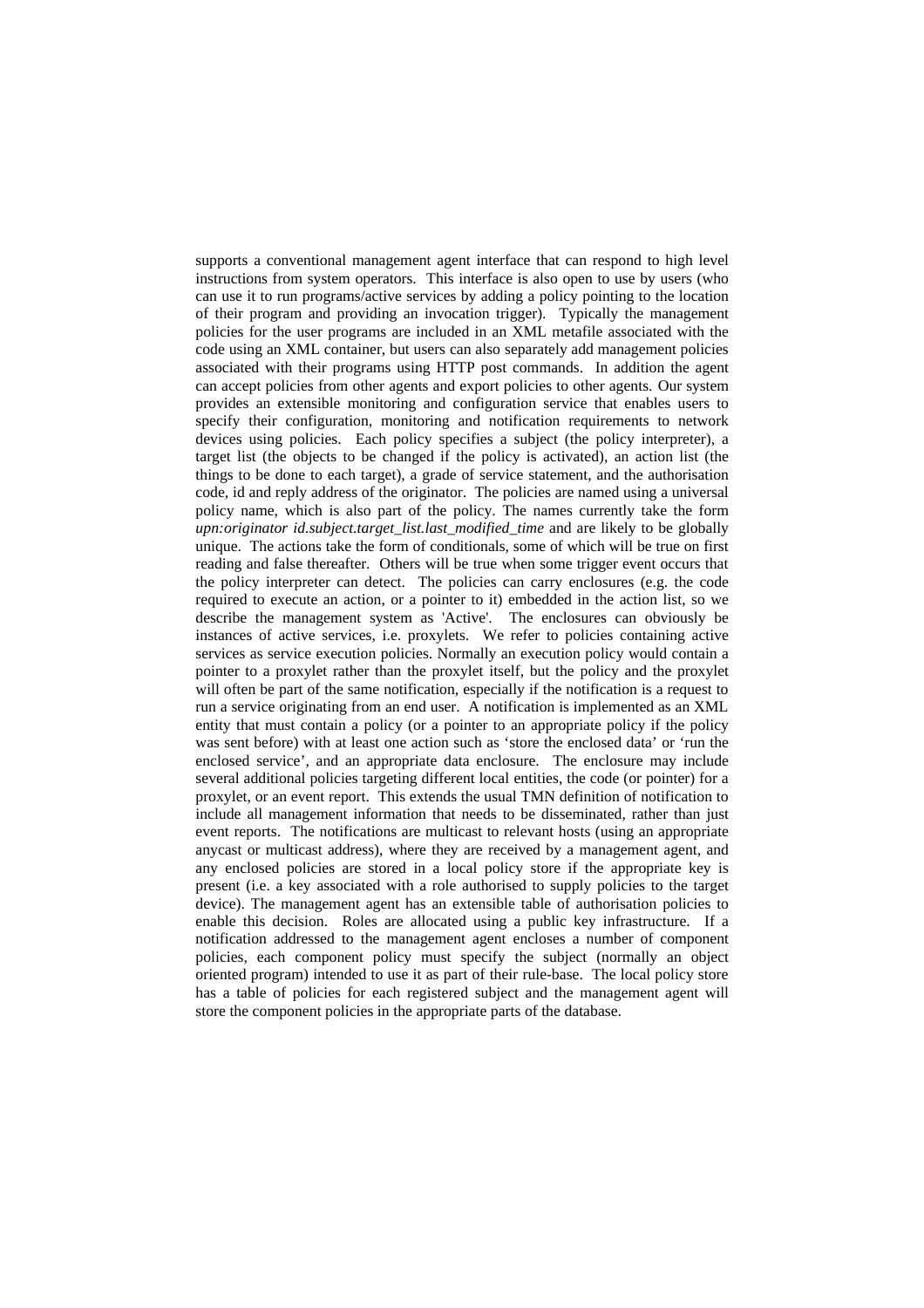Our approach avoids many information handling problems by using a lightweight scalable mechanism for notification transfer. The Information Management System [7] consists of a hierarchy of '*store and forward*' notification stores, with notifications being classified by their propagation characteristics and storage duration. Two types of these information stores are used, their selection depending on the complexity of querying required against storage availability. While simple but fast stores offer a load balancing and traffic controlling function, more complex stores permit management information analysis.

The DPS also has an autonomous control system that performs management functions delegated to it via policies (scripts and pointers embedded in XML containers). This autonomous control system is intended to be adaptive, and is integrated with the conventional agent by sharing policy stores.

Not shown in the figure are some low level controls required to enforce sharing of resources between users, and minimise unwanted interactions between users. There is a set of kernel level routines [8] that enforce hard scheduling of the system resources used by a DPS and the associated virtual machine that supports user supplied code. In addition the DPS requires programs to offer payment tokens before they can run. In principle the tokens should be authenticated by a trusted third party. At present these low level management activities are carried out using a conventional hierarchical approach. We hope to address adaptive control of the operating system kernel supporting the DPS in future work.

# **3. Management agent services**

The management agent receives notifications from any entities that send them, and interprets the policy named in the notification wrapper. If authorised by the sending entities' role (identified in the wrapper policy) it stores any embedded events in the event log, and any embedded code in the proxylet cache. In addition it places any embedded policies in the policy store, informs the subject(s) and associated management facilities of the update to the store and generates an event recording the change in an event log. The subject will then activate the policy and either enact it immediately or await the trigger condition. For example the policy may specify the management agent must record each usage instance for a particular interface that it supports. The default target is the local event log so the agent must forward the usage data to an event logger, and provide the event logger with a policy for handling the data (this policy would be embedded in the action list of the first policy). The action to install the embedded policy is immediate, but the action to forward data is triggered by use of the interface. When data is forwarded the event logger will generate an event from the base data, adding a timestamp, a sequence number, an event class, a time to live, the source object name (management agent) and the generating policy name(s). The agent must also inform any entity nominated in the triggered policy that the event has occurred, using a notification service. The address list is identified using a name server. The name server maintains a list of subjects,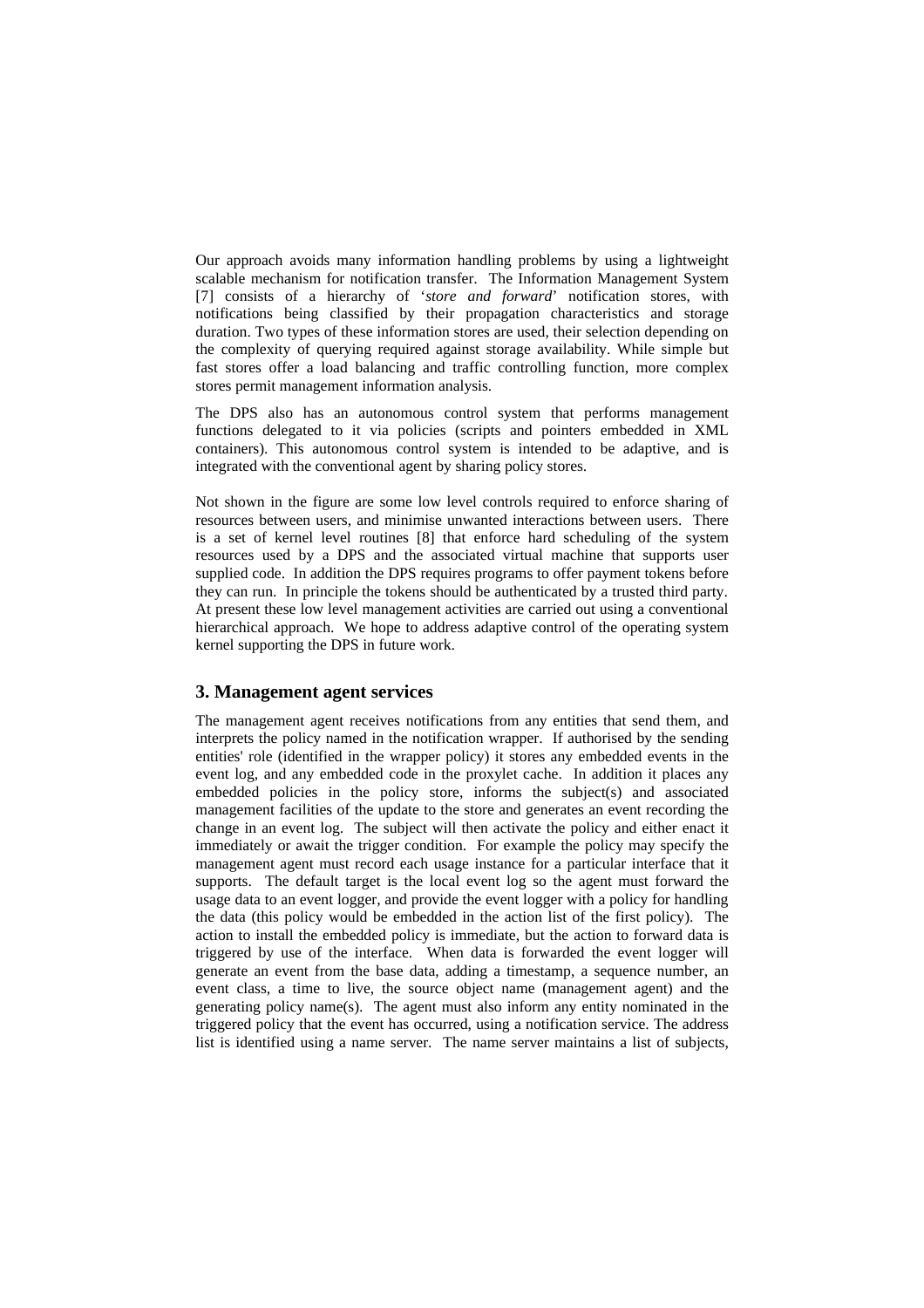targets, policies, and manager ids registered at the local node. Each list resolves to the address(es) of the entities. In the case of managers, such as the agent, the address could be a multicast address the manager obtained from the information management system.

Figure 2 illustrates the overall design of the Event and Notification services supported by the management agent at a single node.

A *Notification Provider* is any entity (including other management agents) that requests the export of information in the form of notifications. The receiving agent (a notification consumer) distributes any policies embedded in notifications to the local *Event Service Elements* or *Notification Service Elements* as required. There can be any number of local Event/Notification Service Elements in the system, some of which could be proxylets (or groups of proxylets) that implement the custom management services required by VPN customers. Based on the policies supplied, the Event Service Elements generate events and pass them to the Notification Service Elements, which in turn dispatch them to *Notification Consumers* identified by the notification policies. A *Notification Consumer* is any entity that accepts notifications.



**Figure 2.** Relationship between Event and Notification Service Elements.

It is possible for an Event/Notification Service Element to receive multiple policies whose targets overlap. In this case, for each target the service element needs to determine which policy takes precedence over the others. This is achieved by considering first the local scope of role of the policy creator and then the local scope of the policy targets. A policy whose creator has higher authority (at the object where the conflict occurs) will take precedence; for instance, a policy created by a manager will usually supersede one created by a user, if the manager has configuration authority over the object, but the precedence order can be altered for each object if required (using a further policy generated by the root administrator for the object). For policies whose creators have equal role scope, the one whose scope of targets is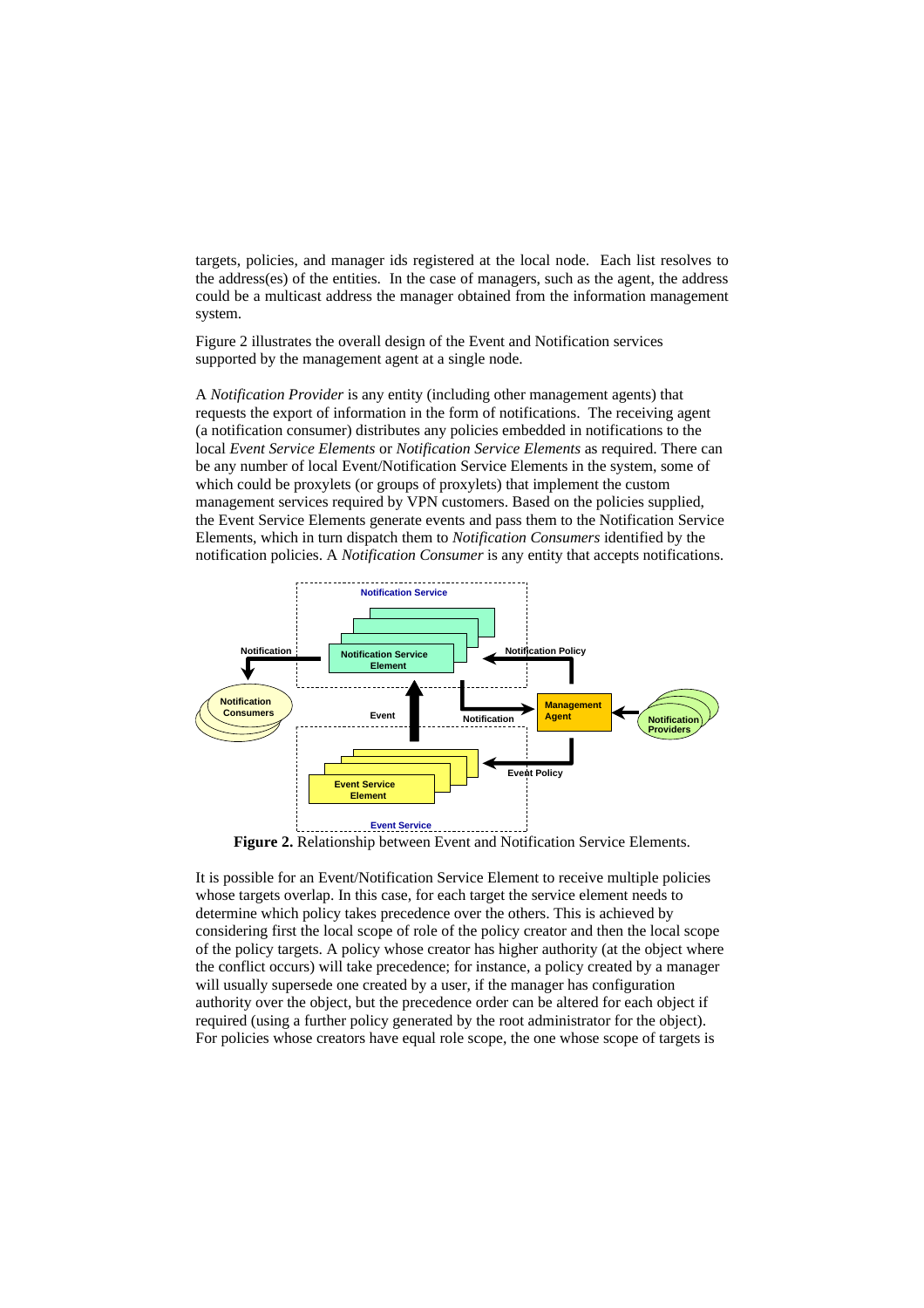larger (i.e. includes the targets specified by the other) will take precedence. In circumstances where the scope of targets overlap, but one is not a superset of the other, the overlapped set will be the target of both policies.

# *3.1 Event Service*

The Event Service is realised via Event Service Elements (ESEs) as shown in figure 3. Operation of the service is initiated when an authorized entity, such as a user or administrator, requests the monitoring and generation of events by sending an event policy to one or more ESEs. The policy can contain information such as:

- The entities and attributes that need to be monitored
- The processing (e.g. aggregation, averaging, threshold detection, etc.) required
- Event destination (logged locally or exported in the form of notifications).

In addition, it is possible to perform actions on a policy already running in an ESE:

- De-activate: stops all interpretation of a policy.
- Activate: activates a de-activated policy.
- Delete: deletes a de-activated/active policy.



**Figure 3.** Components of an Event Service Element (within dotted line).

The role of each component is now described.

- MO: Managed objects whose attributes are being monitored to detect occurrences.
- Event Generator: polls managed objects periodically to detect the occurrences. Alternatively, the objects may send occurrence reports asynchronously to the event generator. According to the event policy, once the Event Generator has formatted the occurrence into an event, it either stores the events in the *Event Log*, sends them to *Event Filter* or delivers them directly to the Notification Service.
- Event Filter: receives events and filters them according to the event policy.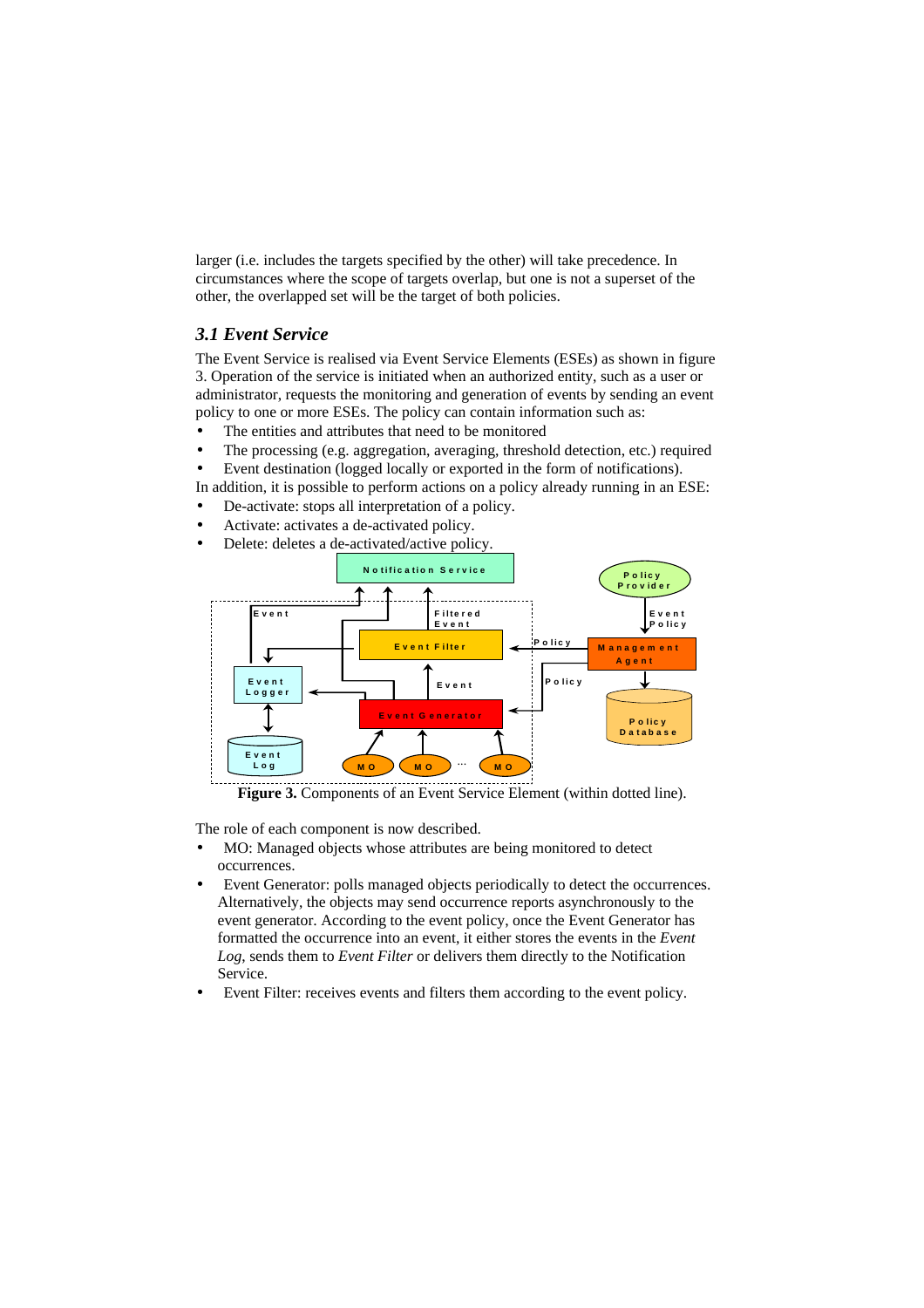- Policy Database: The active, deactivated and deleted policies are held in the policy database. The change of status (e.g. from active to deactivated, etc.) for each policy is time stamped.
- Event Logger: Stores the events sent to it in the event log (a database)

Each event policy contains sub-policies for each component of the Event Service Element. It is possible that some of these sub-policies might be null. An event policy has the following form:

if *subject* then load Sub-Policy-1 to Event-Generator load Sub-Policy-2 to Event-Filter

#### endif

Here *subject* identifies the management agent (acting for an ESE) that is expected to receive and store the policy. Therefore, the management agent should first check whether it is the intended subject before commencing loading the sub-policies. It is also possible that the same policy may need to be sent to more than one ESE. In this case, the policy sender may use a *group* name for the subject. The group name will represent all the intended policy recipients. The policy can be distributed to the recipients via multicast. Upon receiving a policy, the policy receiver should check whether it is a member of the group represented by the group name.

Each event will carry the following information:

- Time-stamp: indicates event creation time.
- Event Sequence Number: uniquely identifies each event generated within an ESE. The sequence numbers generated by different ESEs may overlap.
- Management Agent Name: identifies the agent that has generated the event.
- Source Distinguished Name: identifies the attribute/resource about which the event is reported.
- Attribute Type: indicates the type of the attribute about which the event is reported. For instance, integer, character, etc.
- Attribute Value: value of the attribute, interpreted according to the attribute type.
- Time-to-live: indicates the length of time (after event generation) that the event is valid. This is used to mark those events that lose their informational value after a period of time. If an event is received after its time-to-live has expired it can be deleted without any processing.
- Policy class/id: identifies the policy resulting in the generation of the event.
- Requesting Manager: names the entity, which has issued the policy resulting in the creation of the event. This is useful, for example, when the event recipient itself has not requested the creation of the event.
- Version Number: identifies which version of ESE generated the event.

A key type of event records payments as its attribute value, and associates payments with the policy that resulted in the payment. Such events are stored in a special section of the event log known as the payment log.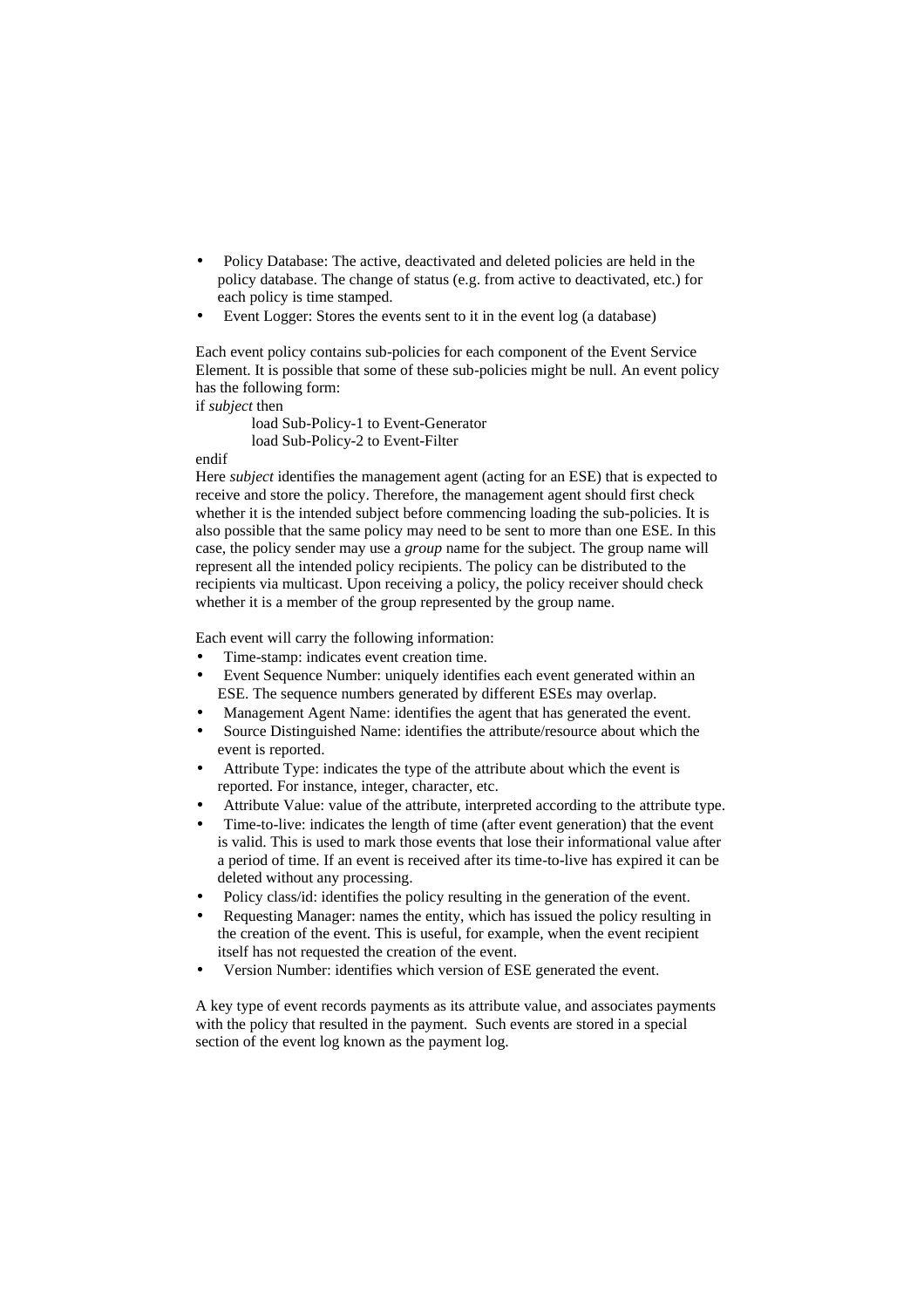# *3.2 Notification Service*

The Notification Service is responsible for transmission of management information and associated data between management agents. The information could be event reports, policy distributions and updates, service code distributions and updates, or any combination of these. The Notification Service is realised via Notification Service Elements distributed across the system. Figure 4 illustrates the components of a Notification Service Element.

The role of each component in the diagram is now described.

- Information Receiver: receives management information from an information source (e.g. an ESE or a policy generator), or extracts it from a log if there is an appropriate authorization policy. The information is forwarded to the Notification Filter component.
- Notification Filter: filters information received by the information receiver according to the criteria specified in a notification policy.
- Notification Encryptor: encrypts the information according to the notification policy. The policy can either refer to the default encryption algorithm provided by Encryptor, or alternatively, provide its own algorithm.
- Notification Wrapper: adds a notification wrapper.
- Notification Dispatcher: receives notifications from the Notification Wrapper and sends them to destinations identified by the notification policy. The notifications may also be logged locally.



**Figure 4.** Components of a Notification Service Element (within dotted line).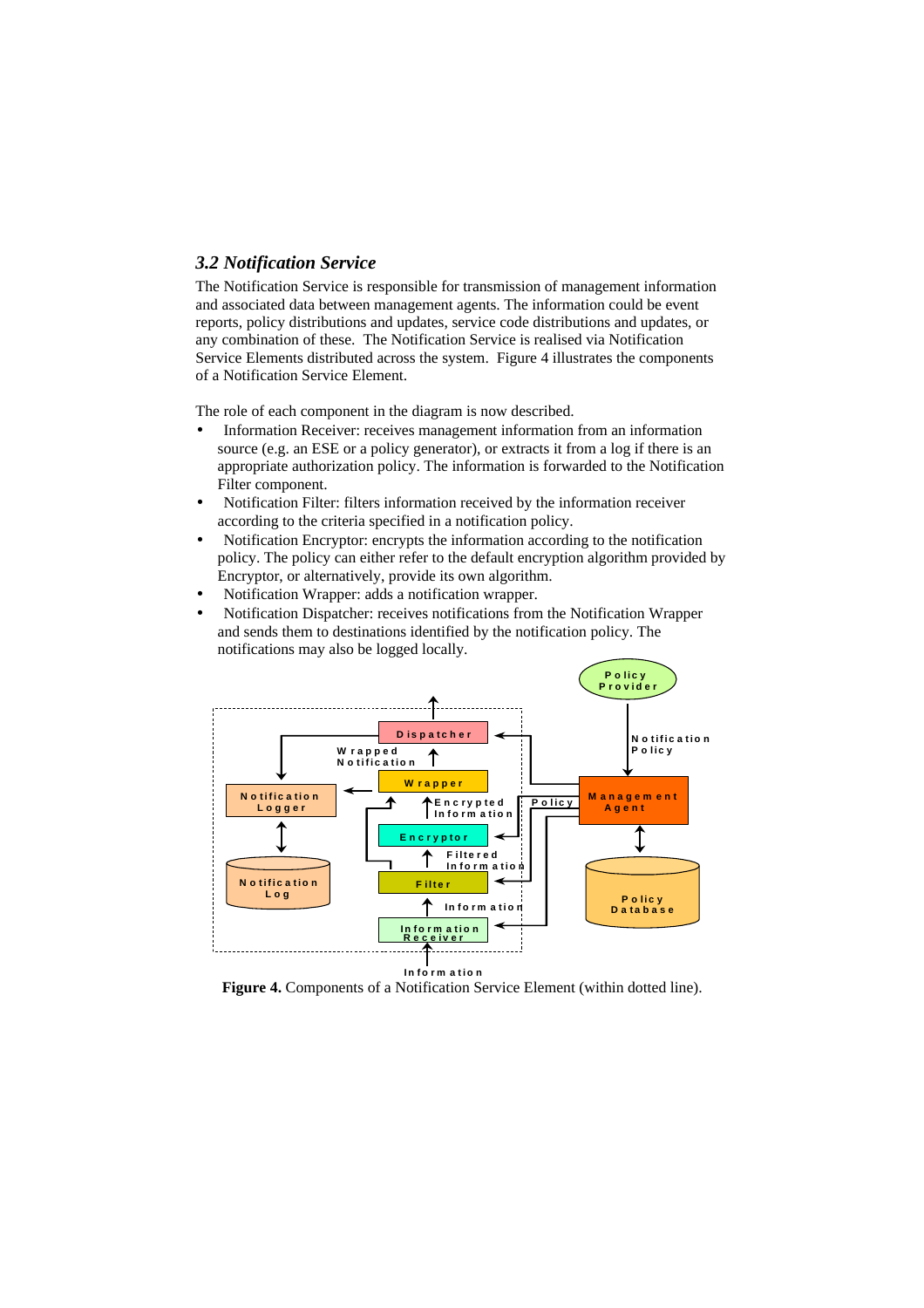Each notification policy identifies the Notification Service Element (NSE) that it is destined for, and also contains sub-policies for each component of the NSE. Some of these sub-policies might be null. A notification policy has the following form: if *subject* then

> load Sub-Policy-1 to Event Receiver load Sub-Policy-2 to Filter load Sub-Policy-3 to Encryptor load Sub-Policy-4 to Dispatcher

endif

Here *subject* identifies the management agent (acting as an NSE) that is expected to receive and interpret the policy. The information provided by the sub-policies for the NSE's components are as follows:

**Information Receiver:** Identification of which entities are allowed to send information to the Information Receiver. The policy may specify that the information reciever should extract the information from a named datastore such as a log. **Notification Filter:** Any processing/selection which needs to be performed on information. For example, it may be required to report only a single event of a certain type during a time-period to some consumers.

**Notification Encryptor:** The encryption algorithm to be applied. **Notification Wrapper:** Whether a recipient should acknowledge the receipt of notification, and the priority level to be assigned to each notification type. **Notification Dispatcher :** List of notification recipients, and their notification attributes, e.g. immediate/deferred, transport protocol choice, time to live

Each notification can be considered to consist of two parts, a data part and a notification wrapper part. The notification wrapper is an XML container with the following mandatory tags:

- Management Agent Name: uniquely identifies the agent (and NSE) that has generated the notification.
- Notification Sequence Number: uniquely identifies each notification generated by a NSE.
- Reply Needed Flag: indicates whether the recipient is expected to return an acknowledgement.
- Priority (low, medium, high): indicates the notification's priority. This can be used to categorise the notifications and determine the resources required for their processing. For instance, high priority notifications may be placed on high priority output queues, and hence, transmitted quicker.
- Version number: identifies which version of the Notification Service has generated the notification.
- Policy location: The policy may be part of the data enclosure or in the policy store of the receiving agent.
- Policy name: Points to the policy for processing the notification. Any data enclosures in the notification must conform with the implicit expectations of the policy's action list. Normally the data enclosure is also an XML document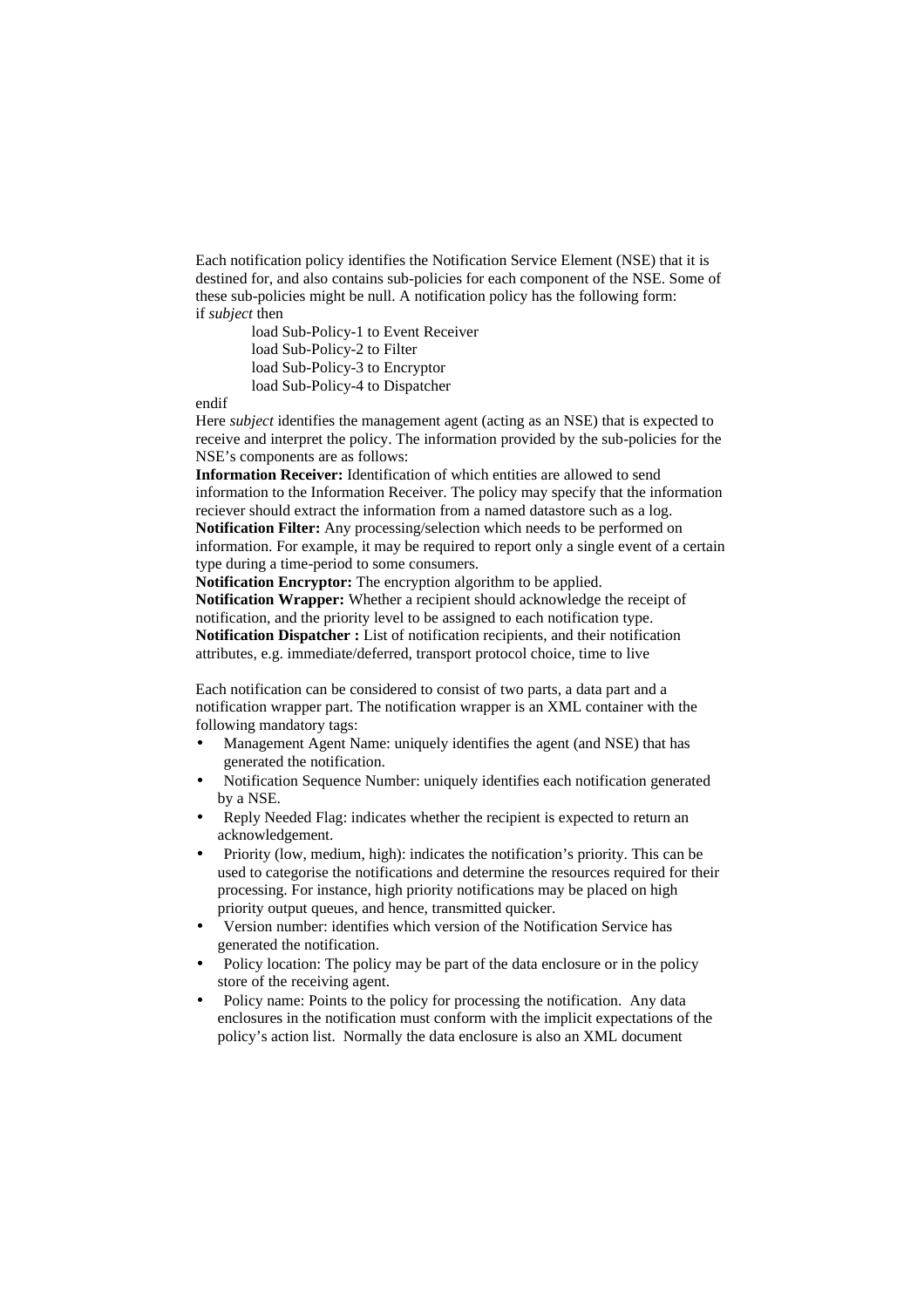# **4. Autonomous controller**

The system described above will rapidly generate large numbers of policies and as it grows, the need for user intervention will tend to grow even faster. It is thus imperative to combine the policy based management approach with a significant improvement in management automation. Given the nature of the problem domain this can only be done using adaptive control. Conventional control of dynamic systems is based on monitoring state, deciding on the management actions required to optimise future state, and enforcing the management actions. Adaptive control [3] is based instead on learning and adaptation. The idea is to compensate for lack of knowledge by performing experiments on the system and storing the results (learning). Commonly the experimental strategy is some form of iterative search, since this is known to be an efficient exploration algorithm. Adaptation is then based on selecting some actions that the system has learnt are useful using some selection strategy (such as a Bayesian estimator) and implementing the selected actions. Unlike in conventional control, it is often not necessary to assume the actions are reliably performed by all the target entities. This style of control has been proposed for a range of Internet applications including routing [9], security [10,11], and fault ticketing [12]. As far as we are aware the work presented here is the first application of distributed adaptive control to service configuration and management.

Holland [13] has shown that Genetic Algorithms (GAs) offer a robust approach to evolving effective adaptive control solutions. More recent work [14] has demonstrated the effectiveness of distributed GAs using an unbounded gene pool and based on local action (as would be required in a multi-owner internetwork). In addition Ackley and Littman [15], demonstrated that to obtain optimal solutions in an environment where significant changes are likely within a generation or two, the slow learning in GAs based on mutation and inheritance needs to be supplemented by an additional rapid learning mechanism. Our bacterial algorithm [4] is a distributed GA with an additional rapid learning mechanism, and forms the basis of the adaptation performed by the autonomous controller in our architecture. In this paper we aim to identify the role of autonomous control in our policy driven management system and describe how the autonomous controller is integrated and provide only a brief sketch of the bacterial algorithm.

One of the most distinctive features of bacterial genetics is the process of plasmid interchange, in which one bacterium accepts copies of genes exported by another. This process is in effect a learning mechanism, and enables bacteria to acquire new capabilities (such as antibiotic resistance) extremely rapidly. In our controller we treat policies as though they were genes, and policy exchange between entities as plasmid interchange. If the controller is programmed (like a bacterium) to autonomously export policies that improve its performance, and de-activate policies that degrade performance, useful policies will spread and poor policies will cease to be executed (until conditions change).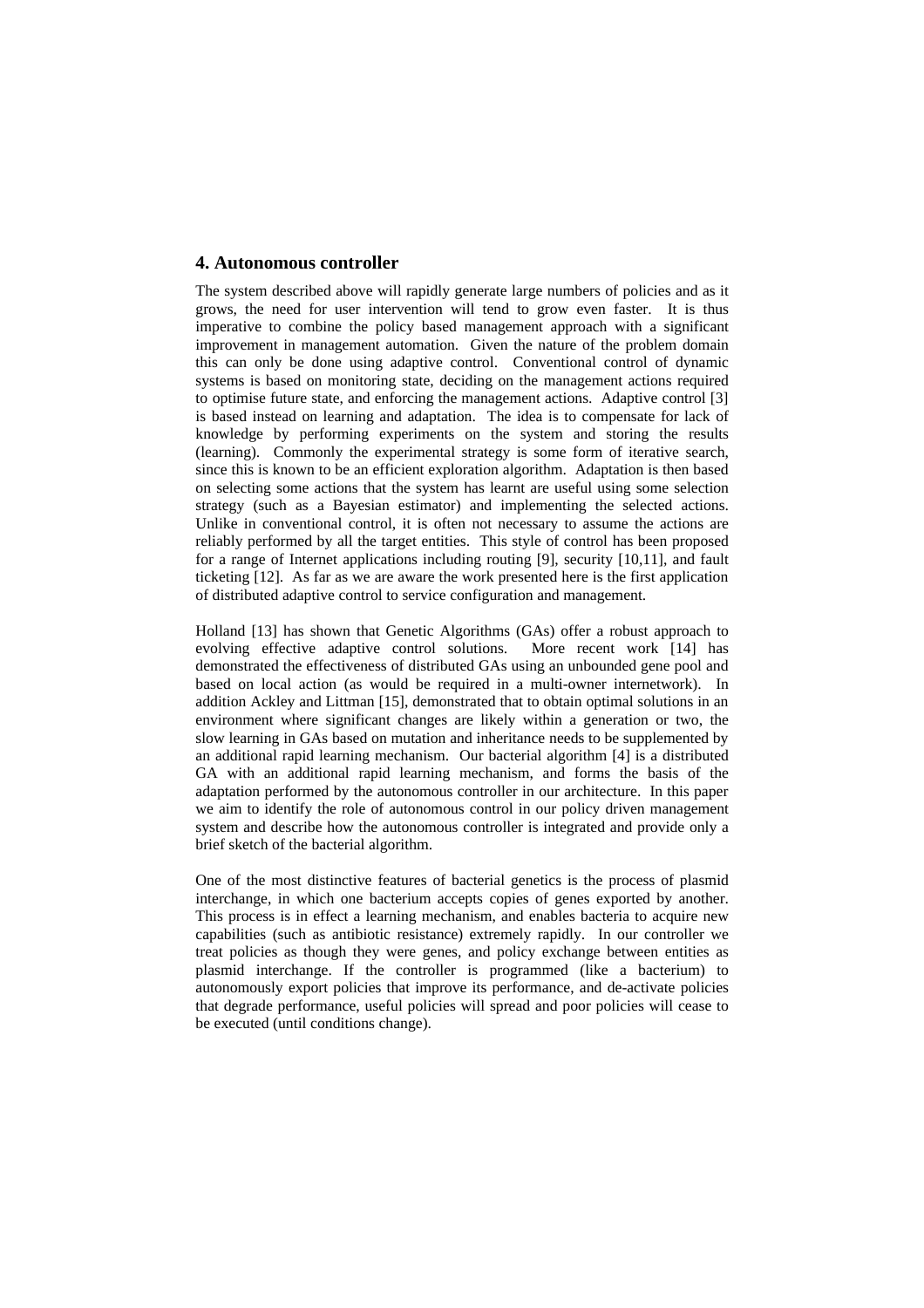In fact the controller monitors all the execution policies in the policy database that name it as subject, and autonomously deactivates those that are generating the least revenue (as recorded in the payment log). The payment events are recorded in the log by the event service. In order for a service to be autonomously controlled its execution policy must include an action that loads a polling policy into the event generator in addition to the expected actions 'do procedure' or 'run service instance'. We assume that control will not be needed for all actions, only those with a high resource cost, so we only apply control to execution policies, i.e. policies that contain at least one action with the semantic 'load and run a programme'. We also assume that services (or some other entity specified in the polling policy that can provide payment on behalf of the service) will be polled for payment, as this allows the charging regime to be localised. In addition the controller exports to its immediate neighbours in the network graph (via the notification service) the policies generating the most revenue when the node fitness function (revenue - cost) is high. Exported policies have one or more remote autonomous controllers as subject. A receiving management agent simply stores them as de-activated policies in the appropriate part of the policy store. Whenever the autonomous controller deactivates a policy it will examine all the deactivated policies and activate a random selection, to compensate. It will also inform the originator of the policy that it has been deactivated (if the user defined the appropriate grade of service when he wrote the policy). This allows user to increase the level of payment and avoid permanent deactivation if the policy has a high priority. The autonomous controller has two further capabilities: it will shut down the DPS if fitness has been low for some time, and copy the DPS to a nearby vacant site if fitness has been high for some time. Policies that are never useful will tend to disappear completely, since nodes that possess them will be more likely to shut down. Policies that are useful for some demand but not for others will persist but may not always be activated. Since the active services can only run if a policy pointing to them is triggered or interpreted, this effectively means that useful active services will spread, and useless ones will disappear, i.e. service deployment, configuration and withdrawal have been automated.

The autonomous controller is thus acting as a configuration manager, distributing policies/services (remember services or pointers will be embedded in notifications containing execution policies) to where they are needed and activating them on demand, without needing any knowledge of what the demand is or what the policies represent. It is also acting as a low-level account manager since all the policies it controls, that point to services, will not execute unless payment events are generated by the service they point to. This is very convenient since an active services network must respond rapidly to the introduction of new services, enabling them to spread to wherever there is demand, whilst providing a stable quality of service for existing services. When a user develops a new proxylet, or an improved version of an existing proxylet, he should not be required to identify all the locations where it should be stored and/or run. Typically the user lacks both the time and the knowledge to make such a decision for himself and in any case cannot predict demand from other users of his program. At the same time if a user introduces a new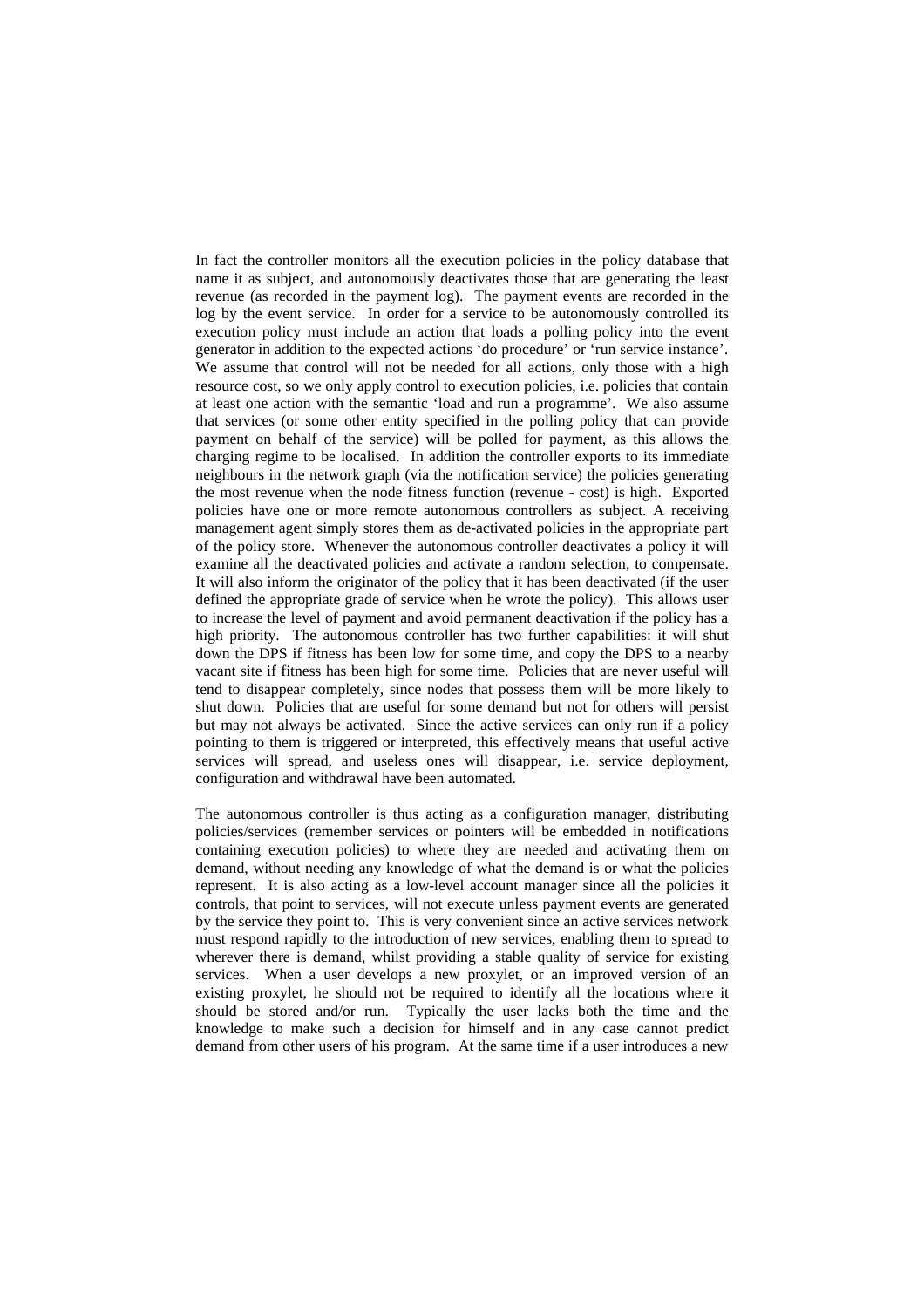service he should not be able to access his service until he has paid the appropriate fee. In our system the user introduces the policy to a default home server (e.g. the site of the web cache he is using) and the placement/distribution of the service is then fully automated. Given that the number of DPSs will be large, and the number of proxylets unbounded, the correct configuration algorithm will be one, like ours, that needs as little human/manual intervention as possible, as the manual optimisation of proxylet placement soon becomes untenable.

#### **5. Experiments**

To test our approach, and demonstrate the automated deployment, distribution and withdrawal of a service using only the autonomous controller, an event service and a notification service, we simulated a community of 400 DPSs, each of which was controlled by an adaptive management agent as described in the architecture above. The network supported a range of 8 active services and the traffic distribution was random in both space and time. An execution policy enabling a new service (service h) was then introduced to one node (using a notification), along with some simulated, network wide demand for the service provided by the corresponding proxylet. Initially the users did not offer payment for this new service. It can be seen (Figure 5) that for a brief period some requests are handled (hence the success rate is briefly >0) but the network soon fails to execute any of the requests for the new service. This is because any proxylets for this service are not earning their DPS any revenue (no payment events are generated), and the execution policy is therefore being replaced by more lucrative policies. This illustrates how the autonomous controls deal with the introduction of malicious code intended to defraud the operator. Once the users start to pay for the new service the request dropping rate decreases and the proxylet autonomously spreads around the network using the notification service.



**Figure 5.** Service provisioning consequences of introducing a new service.

Figure 6 shows the results of the same experiment expressed in terms of handling latency. When the service gene for service h is introduced, a few requests are handled without affecting the latency of existing services, and the new service quickly dies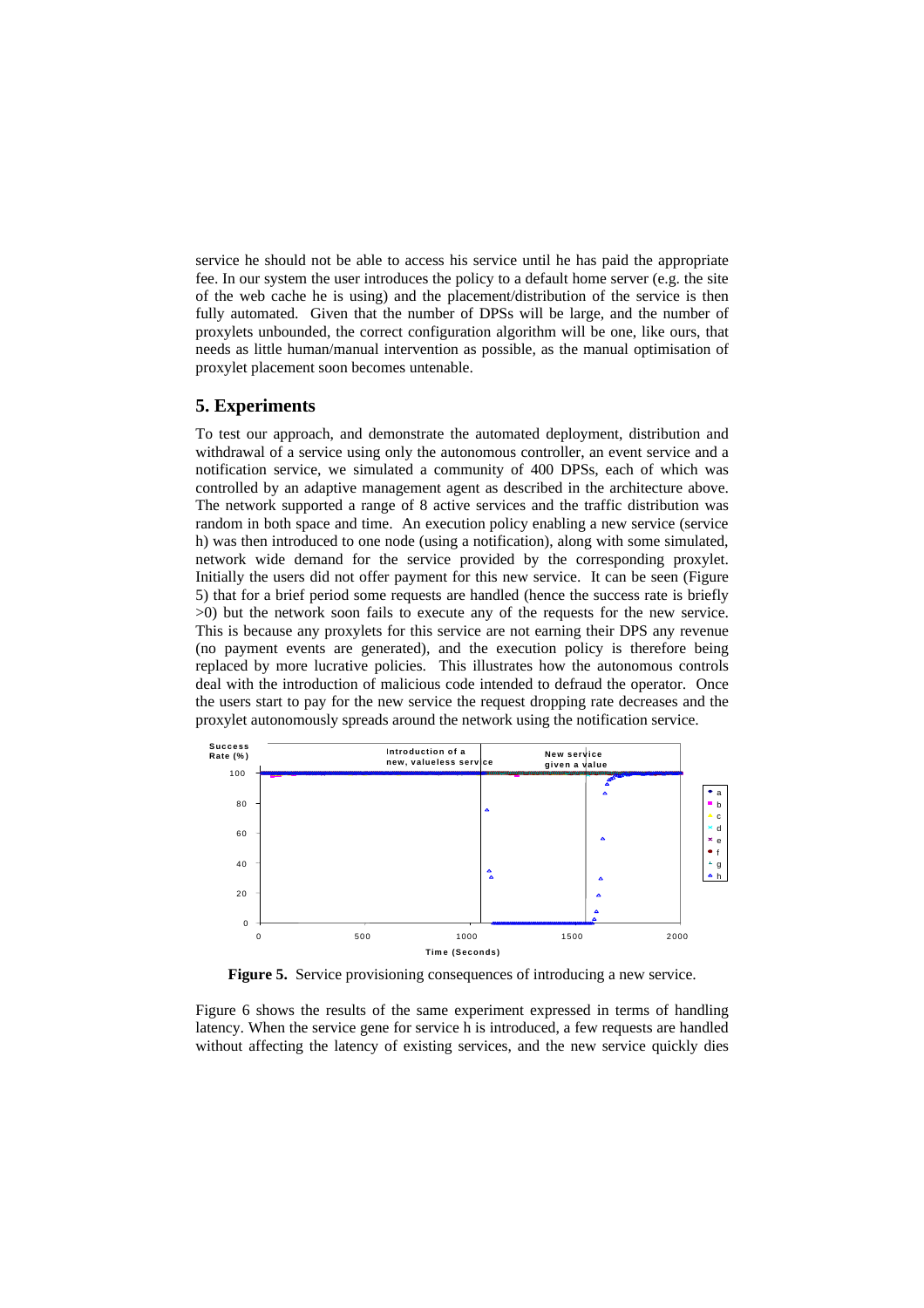out as no users are offering payment. Subsequently no latency is given for the new service as no nodes are processing it (all the requests are dropped). Later, when users start paying for the service there is a period of high latency as the plasmid distributes around the network but soon the latency of the new service is similar to that for the other services.



**Figure 6.** Latency Consequences of introducing a new service.

In figure 7 we show the average request drop rate across the network of bacteria and compare the performance with a number of alternative methods of distributing the active services. The alternatives are:

a) Random static placement of services at network nodes

b) Caching of requested services with a random replacement algorithm (Cache I)

c) Caching using a least recently used replacement algorithm (Cache II)



**Figure 7.** Request drop rates for different distribution mechanisms.

The tests were performed at loads of 10% (Low), 40% (Medium) and 80% (High). At low loads all the algorithms offer similar performance levels. As might be expected, at medium and high load our algorithm is a significant improvement over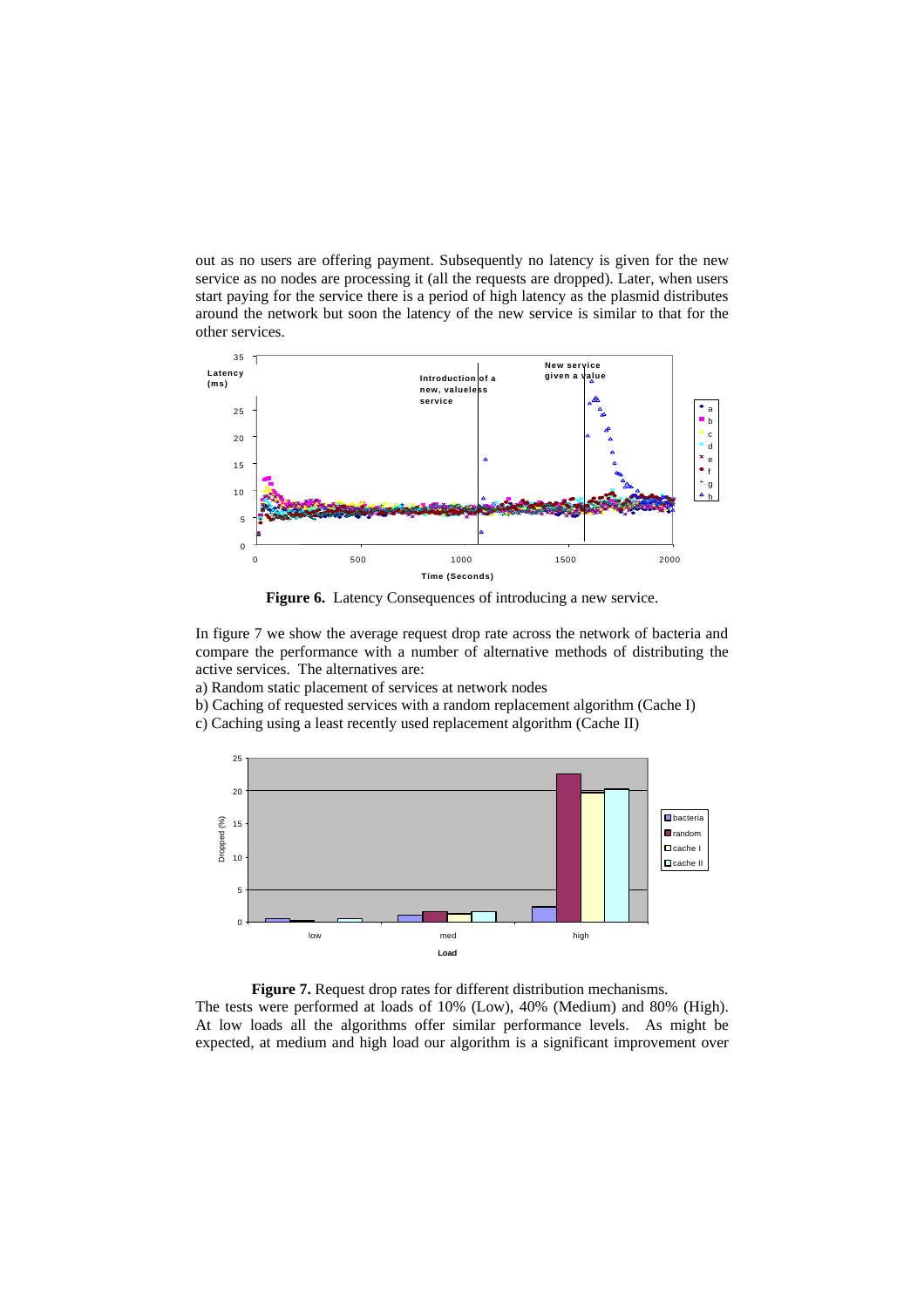random placement. More surprisingly it also significantly outperforms caching. We believe this is due to the small size of the caches. Each cache holds up to eight services (4 live and 4 paged out - the same as the bacteria). This is intended to represent the number of proxylets that can be held in the RAM of a low spec PC, such as might be used in a commodity based cluster at a network server farm.



**Figure 8.** Average latency of several approaches to distributing active services.

Figure 8 shows the average end to end latency experienced by service requests in our modelled network (expressed in milliseconds), and compares it with the latency experienced using the alternative active service distribution mechanisms listed above. As before the adaptive bacterial approach is as good as the other alternatives at low loads, and is clearly an improvement over the best alternative (standard LRU based caching - CacheII) at medium and high loads. The simple experiments we have shown illustrate that our system can automate key aspects of performance, configuration, account and security management of the services in an active service network. It is also clear that the network will adaptively work around faults until they either die, or are manually repaired.

## **6. Discussion**

There has been an extensive study of policy based management undertaken within the IETF [www.ietf.org]. Unfortunately the policy schema used in this work is not sufficiently expressive to meet the needs of an environment with multiple managers, such as an active network, since it does not allow policies to be linked to the role of the originator. We have instead based our notion of policy on the work of Sloman et.al. [5]. Our policy schema differs from theirs in a number of ways, in particular;

- a) we do not distinguish between authorization and obligation since many of our policies can do both depending on the context in which they are applied
- b) we express constraints as part of the action statements and replace the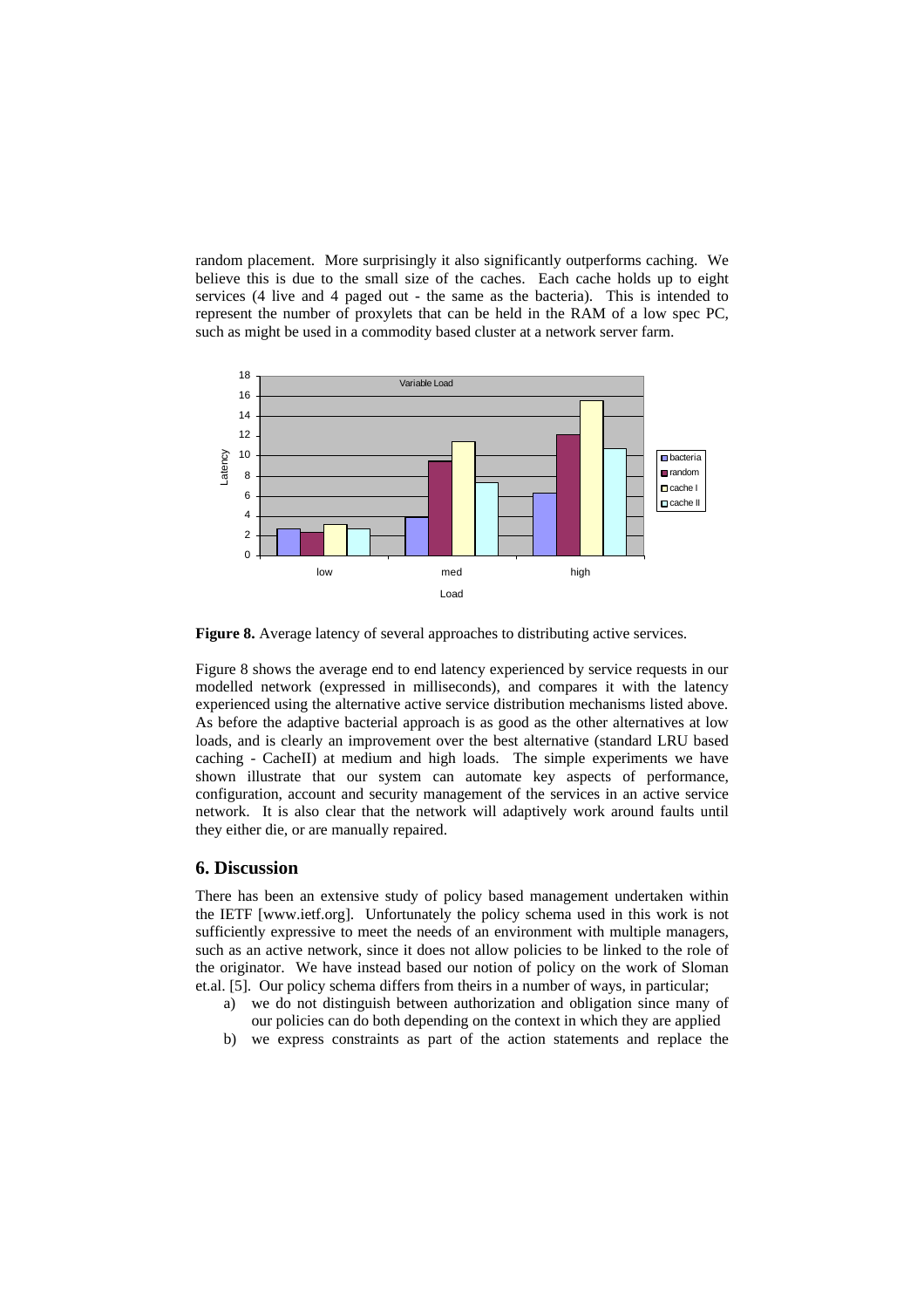constraint field with a grade of service field. This is to allow managers to customize their priorities for policy handling, and ensure key policies are acted even when the system is overloaded

c) we express policies in XML – a purely pragmatic decision.

The notification and event services were initially implemented in CORBA [16], but we found performance was poor and coding was hard. Since the ethos of active services is to make creation of new services easy we moved to XML on the basis that coding is straightforward and lightweight. We have found [17] performance in wide area contexts is also rather better since the messaging is asynchronous and there is therefore a low probability of blocking whilst awaiting delayed replies. Of course CORBA now provides good support for asynchronous messaging too (it did not at the time of the original work) but there is no benefit to be gained from a further rewrite in CORBA.

The autonomous controller has not yet been implemented, since we are still tuning the algorithm and attempting to identify how much we can usefully manage using it. We plan a full implementation in the near future.

To the best of our knowledge, our integration of the bacterial control algorithm [4] with conventional management services is entirely novel. This integration enables the retention of well developed and understood techniques for those aspects of active service management that require control by the operator, whilst enabling highly automated control to be implemented on behalf of end users (who would not wish to control the system in detail). Crucially the application demonstrated enables low cost deployment and withdrawal of a large range of new services, as envisaged in an active network. We do not feel this is possible using conventional hierarchical manual control. In addition we feel the autonomous control of policies is an extremely promising solution to the explosion in the number of managed entities that policy based management entails

## **7. Conclusions**

Active networks will require extensive use of adaptive control techniques, particularly where user supplied code has to be managed. The most obvious control point is the DPS in the ALAN approach. An autonomous adaptive control architecture for dynamic proxy servers in an active network has been proposed, based on combining a novel genetic algorithm inspired by observation of real bacterial communities, with policy based management techniques and active programming of management systems. Simulations have shown that the proposed system can handle key aspects of fault, configuration, account, performance and security management successfully in a large scale, dynamic environment.